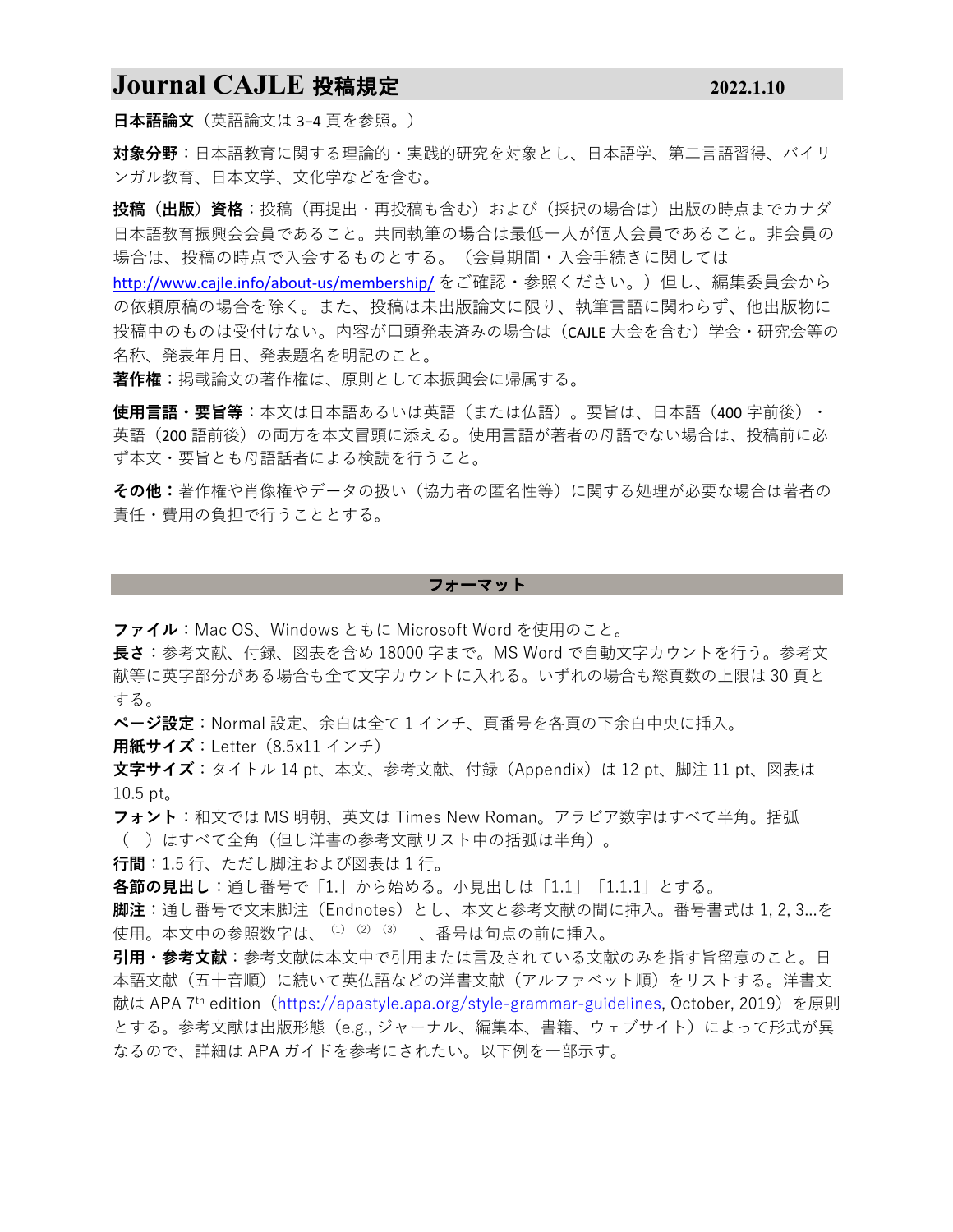## 参考文献

安藤貞雄(1986)『英語の論理・日本語の論理』大修館書店

池田朋子(2017)「日本語独習者の学習動機とアイデンティティ形成ーライフストーリ ー調査をもとに-」『Journal CAJLE』18, 21-42

池田雅美(2016)「独学可能な時代―多様化する日本語学習歴と授業活動への影響」 『CAJLE 2016 Proceedings』70-79

上野善道(1997)「複合名詞から見た日本語諸方言のアクセント」杉藤美代子(編) 『日本語音声2』231-270 三省堂

国際交流基金(2015)『海外の日本語教育の現状 2015 年度日本語教育機関調査よ

- り』 https://www.jpf.go.jp/j/project/japanese/survey/result/dl/survey\_2015/text.pdf  $(2018 \n *45* 5 1 30 1)$
- 西原鈴子(1988)「話者の前提:『やはり(やっぱり)』の場合」『日本語学』7, 89- 99 明治書院

村上吉文(2017)「日本語独習者の 3 タイプ」CAJLE2017 年次大会発表資料

Makino, S., & Tsutsui, M. (1991). *A Dictionary of Basic Japanese Grammar*. Tokyo: Japan Times.

Poser, W. J. (1990). Evidence for foot structure in Japanese. *Language, 66*(1), 78-105.

Swain, M. (1985). Communicative competence: Some roles of comprehensible input and comprehensible output in its development. In S. M. Gass & C. G. Madden (Eds.), *Input in Second Language Acquisition* (pp. 257-271). Rowley, MA: Newbury House.

### 投稿方法

原稿の Word ファイル及び PDF ファイルの両方をメール添付で送付のこと。メール本文に以下を明 記のこと。(1)著者氏名(日本語と英語)、(2)所属機関名(日本語と英語)大学院生の場合は 所属課程まで記⼊のこと(◯◯⼤学⼤学院◯◯課程など)、(3)論⽂タイトル(⽇本語と英 [仏] 語)、(4)住所(日本の住所は日本語とローマ字表記の両方)、電話番号、e-mail アドレス。なお 原稿ファイル、謝辞、引用等において投稿者名が匿名となるように留意すること。また Word およ び PDF ファイルの属性(Properties)等に著者名、所属等が表⽰されないよう留意すること。

投稿先: Sayaka Abe, Journal CAJLE

sabe@middlebury.edu and cajle.journal@gmail.com (両アドレスにお送りください。)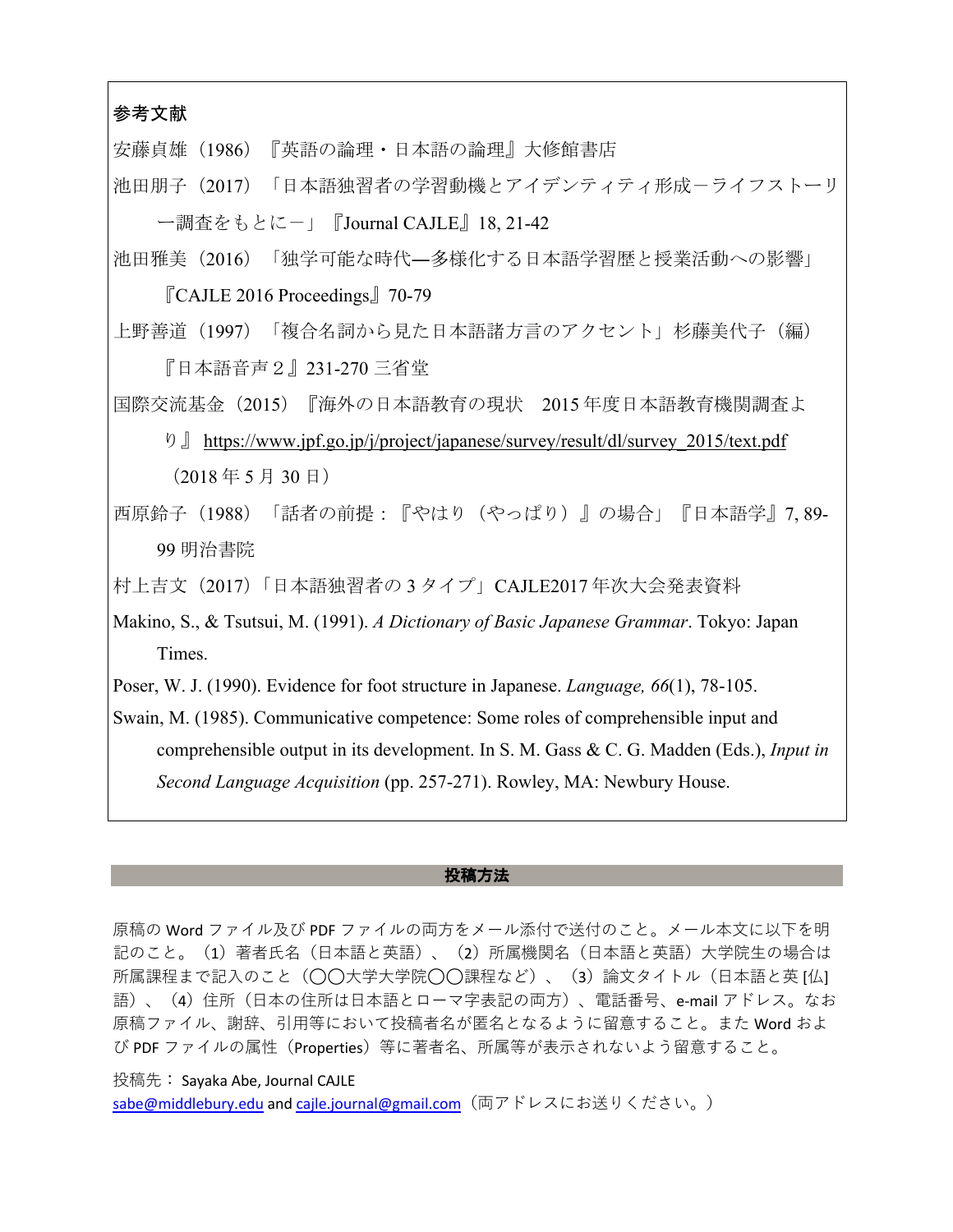# **Journal CAJLE Submission Guidelines (English & French) 2022. 1.10**

**Area of interest**: Theory and/or practice in Japanese language education, related to, but not limited to, Japanese linguistics, second language acquisition, bilingual education, literature and culture.

**Requirements**: The author must be a member of CAJLE at the time of submission (includes resubmission) and until the time of publication (if accepted). For co-authored submissions, at least one author must be a member. (For membership period and membership information, please check/refer to: http://www.cajle.info/about-us/membership). Membership is not required for submissions solicited by the journal committee. All manuscripts for consideration must not have been published before, nor may they be under review elsewhere. If the content has been presented previously, either in part or as a whole, include information about the venue, the date, and the title of the presentation.

**Copyright:** Once published, the association will acquire the copyright of the paper.

**Language, abstract, etc.**: Contributions should be in Japanese, English or French. Include an abstract in Japanese (maximum 400 letters) and English (maximum 200 words) preceding the main text. If the author is not a native speaker of the submission language, the submission, including the abstract, must be proofread by a native speaker prior to the initial submission.

**Other:** It is the author's (authors') responsibility, if applicable, to make sure to clear any copyright issues and secure the privacy/anonymity of research participants.

### **Format**

**File**: Use Microsoft Word (Mac OS or Windows) to prepare manuscript.

**Length**: The manuscript should not exceed 8000 words in length, including the main text, tables, figures, references, and appendices. Please run the word count on MS Word. In all cases, the submission should not exceed 30 pages in length.

**Page layout**: Normal, with margins of 1" on all sides. The pages should be numbered consecutively at the bottom center of each page.

**Paper size**: Letter (8.5" x 11").

**Font size**: Title 14 pt, main text, references, appendices 12 pt, endnotes 11 pt, tables and figures 10.5 pt.

**Font**: Times New Roman, MS Mincho (明朝) for Japanese.

**Line spacing**: 1.5. Use 1.0 for endnotes, figures, and tables.

For **section titles**, begin with "1.". Sub-sections should be numbered in the fashion "1.1, 1.1.1"

**Notes**: Endnotes should be used and inserted before the references. Each endnote begins with its reference number (1, 2, 3…).

**Citation and References**: Please be sure that each reference in the text has an entry in the bibliography, and vice versa. In principle, APA 7<sup>th</sup> edition (https://apastyle.apa.org/style-grammar-guidelines, October, 2019) must be applied for citations and references. Please check the format carefully as the conventions vary depending on the types of publications. See selected examples below.